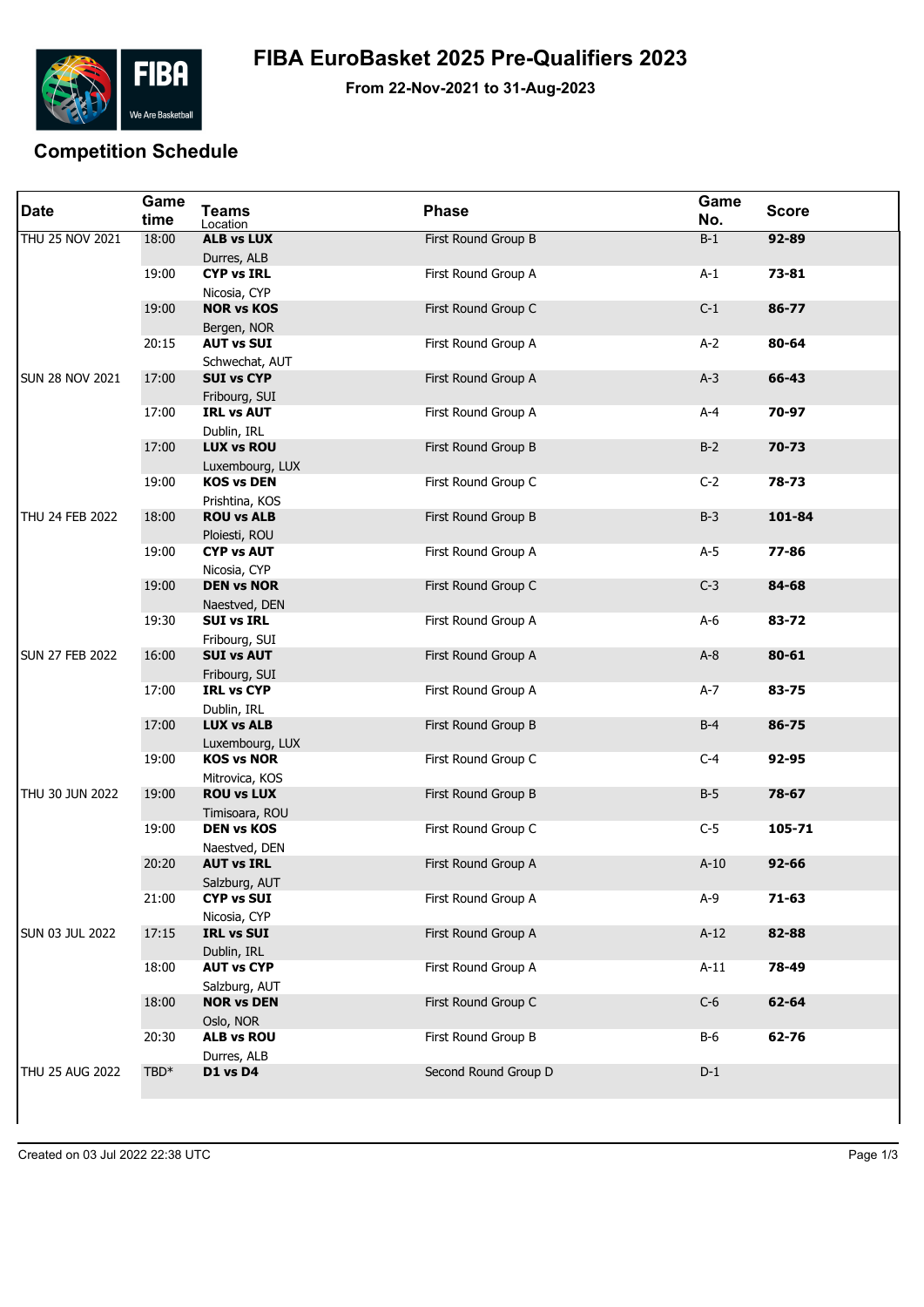| <b>Date</b>            | Game<br>time     | <b>Teams</b><br>Location         | <b>Phase</b>         | Game<br>No. | <b>Score</b> |
|------------------------|------------------|----------------------------------|----------------------|-------------|--------------|
|                        | TBD <sup>*</sup> | D <sub>2</sub> vs D <sub>3</sub> | Second Round Group D | $D-2$       |              |
|                        | $TBD*$           | <b>E1 vs E4</b>                  | Second Round Group E | $E-1$       |              |
|                        | $TBD*$           | E2 vs E3                         | Second Round Group E | $E-2$       |              |
|                        | TBD*             | <b>F1 vs F4</b>                  | Second Round Group F | $F-1$       |              |
|                        | $TBD*$           | F <sub>2</sub> vs F <sub>3</sub> | Second Round Group F | $F-2$       |              |
| <b>SUN 28 AUG 2022</b> | $TBD*$           | D3 vs D1                         | Second Round Group D | $D-3$       |              |
|                        | TBD*             | D4 vs D2                         | Second Round Group D | $D-4$       |              |
|                        | $TBD*$           | <b>E3 vs E1</b>                  | Second Round Group E | $E-3$       |              |
|                        | TBD*             | <b>E4 vs E2</b>                  | Second Round Group E | $E-4$       |              |
|                        | $TBD*$           | <b>F3 vs F1</b>                  | Second Round Group F | $F-3$       |              |
|                        | TBD*             | <b>F4 vs F2</b>                  | Second Round Group F | $F-4$       |              |
| THU 10 NOV 2022        | $TBD*$           | D1 vs D2                         | Second Round Group D | $D-5$       |              |
|                        | $TBD*$           | D3 vs D4                         | Second Round Group D | $D-6$       |              |
|                        | $TBD*$           | <b>E1 vs E2</b>                  | Second Round Group E | $E-5$       |              |
|                        | TBD*             | E3 vs E4                         | Second Round Group E | $E-6$       |              |
|                        | $TBD*$           | <b>F1 vs F2</b>                  | Second Round Group F | $F-5$       |              |
|                        | TBD*             | F3 vs F4                         | Second Round Group F | $F-6$       |              |
| <b>SUN 13 NOV 2022</b> | TBD*             | D3 vs D2                         | Second Round Group D | $D-7$       |              |
|                        | TBD*             | D4 vs D1                         | Second Round Group D | $D-8$       |              |
|                        | $TBD*$           | E3 vs E2                         | Second Round Group E | $E-7$       |              |
|                        | $TBD*$           | <b>E4 vs E1</b>                  | Second Round Group E | $E-8$       |              |
|                        | TBD*             | F3 vs F2                         | Second Round Group F | $F-7$       |              |
|                        | $TBD*$           | <b>F4 vs F1</b>                  | Second Round Group F | $F-8$       |              |
| THU 23 FEB 2023        | $TBD*$           | D1 vs D3                         | Second Round Group D | $D-9$       |              |
|                        | $TBD*$           | D <sub>2</sub> vs D <sub>4</sub> | Second Round Group D | $D-10$      |              |
|                        | $TBD*$           | E1 vs E3                         | Second Round Group E | $E-9$       |              |
|                        | $TBD*$           | E2 vs E4                         | Second Round Group E | $E-10$      |              |
|                        | $TBD*$           | F1 vs F3                         | Second Round Group F | $F-9$       |              |
|                        | $TBD*$           | F <sub>2</sub> vs F <sub>4</sub> | Second Round Group F | $F-10$      |              |
| <b>SUN 26 FEB 2023</b> | $TBD*$           | D <sub>2</sub> vs D <sub>1</sub> | Second Round Group D | $D-11$      |              |
|                        |                  |                                  |                      |             |              |